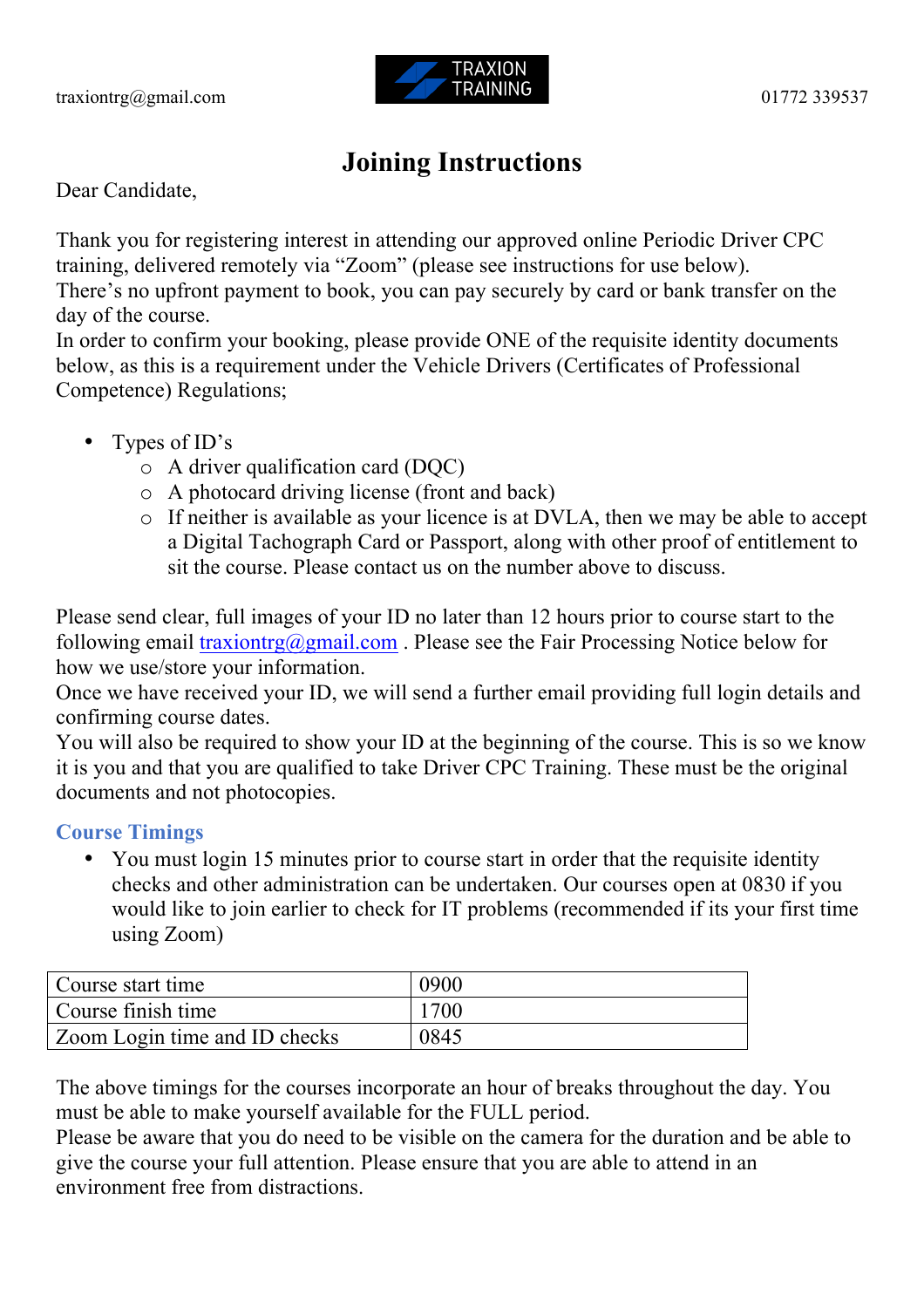

### **Instructions to join the remote course for drivers**

- You will need a computer or mobile device a camera and a stable Internet connection.
- Go to https://zoom.us/
- If you are using a mobile device, then you will need to install the Zoom app.
- On a laptop or PC you will also need to please install the "Zoom client". There is an option to "join from browser" without downloading anything but please don't do this, as connection will be poor and videos on the course wont play.
- Click on 'Join a meeting'
- You will receive a Meeting ID once we confirm your booking. Enter these details into the relevant section to join the session.
- Upon joining the meeting please select to "join with internet audio"
- Further details will be sent along with individual login details.

Any questions please give Shona a call on 01772 339537.

See you online Kind regards Craig Wilson (Trainer)

# **Fair Processing Notice**

We are committed to protecting and respecting your privacy. This policy explains when and why we collect personal information, how we use it, the conditions under which we may disclose it to others and how we keep it secure.

By attending this training, you are agreeing to be bound by this policy. Any questions regarding this policy please speak to your trainer who will provide you with the relevant contact details.

### *How do we collect information from you?*

We might collect data from you when you contact us, either on the telephone or via email.

### *What type of information is collected from you?*

Contact details

Photographic image

Driver License Details

Payment Details

### *How is your information used?*

We will use your information to upload completed periodic training hours on the Government's Recording and Evidencing (R&E) database; you can find out more about how your data is used on that database at https://www.gov.uk/government/publications/driving-standards-agency-privacy-policy/dsa-privacy-policy

complete an attendance certificate; we may seek your views or comments on the services we provide, notify you of changes to our services; send you communications which you have requested and that may be of interest to you.

We review our retention periods for personal information on a regular basis. We are legally required to hold some types of information, for example data about your periodic training, to fulfill our statutory obligations for up to six years,